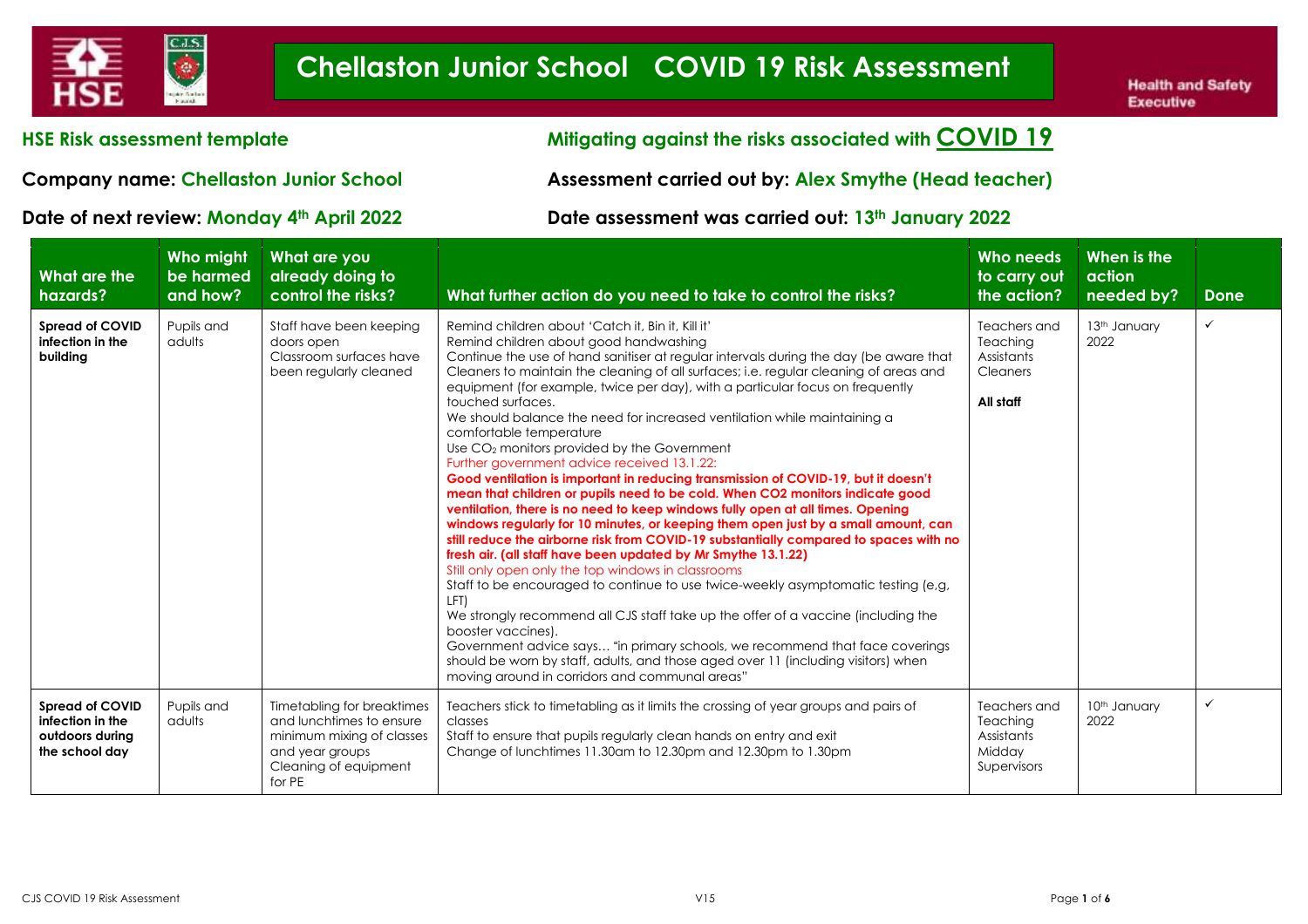

| What are the<br>hazards?                                                                   | Who might<br>be harmed<br>and how?                | What are you<br>already doing to<br>control the risks?                                                                                               | What further action do you need to take to control the risks?                                                                                                                                                                                                                                                                                                                                                                                                                                                                                                                                                                                                                                                                                                                                                                                                                                                     | <b>Who needs</b><br>to carry out<br>the action? | When is the<br>action<br>needed by?     | <b>Done</b>    |
|--------------------------------------------------------------------------------------------|---------------------------------------------------|------------------------------------------------------------------------------------------------------------------------------------------------------|-------------------------------------------------------------------------------------------------------------------------------------------------------------------------------------------------------------------------------------------------------------------------------------------------------------------------------------------------------------------------------------------------------------------------------------------------------------------------------------------------------------------------------------------------------------------------------------------------------------------------------------------------------------------------------------------------------------------------------------------------------------------------------------------------------------------------------------------------------------------------------------------------------------------|-------------------------------------------------|-----------------------------------------|----------------|
| <b>Spread of COVID</b><br>infection at<br><b>lunchtimes</b>                                | Pupils and<br>adults                              | Timetabling for classes<br>and year groups to ensure<br>minimal crossing<br>Cleaning and wiping of<br>tables between classes<br>coming into the hall | Continue regular wiping of tables<br>Children washing hands before coming in for lunch<br>Kitchen staff to use face masks if they wish                                                                                                                                                                                                                                                                                                                                                                                                                                                                                                                                                                                                                                                                                                                                                                            | Midday Staff<br>Kitchen Staff                   | 10th January<br>2022                    | $\checkmark$   |
| <b>Risks to Clinically</b><br><b>Extremely</b><br>Vulnerable staff<br>and pupils           | CEV school<br>users                               | Previously, CEV staff were<br>isolating and/or staff were<br>able to work from home<br>or children to learn from<br>home. The advice has<br>changed. | The shielding programme ended in England on 15 September 2021. This means that<br>people who were previously considered clinically extremely vulnerable (CEV) will not<br>be advised to shield in the future or follow specific guidance.<br>Previous CEV staff and pupils should continue to follow the same guidance as the<br>general public on staying safe and preventing the spread of COVID-19. However, as<br>someone with a health condition, the following additional precautions could be<br>followed by the individual:<br>considering continuing to practice social distancing<br>$\bullet$<br>asking friends and family to take a rapid lateral flow antigen test before<br>visiting them<br>asking home visitors to wear face coverings - school visitors are asked to<br>wear face coverings (as are parents on the playground)<br>avoiding enclosed crowded spaces - staff to follow room limits | CEV staff and<br>pupils                         | Ongoing                                 | $\checkmark$   |
| The spread of<br>infection of COVID<br>on Educational<br>visits (including<br>residential) | Staff and<br>children on<br>educational<br>visits | We have planning<br>paperwork which staff<br>complete to cover all<br>aspects of planning a visit<br>safely                                          | Staff to ensure that they have included COVID 19 as an aspect of the planning<br>paperwork, including requesting permission from parents to do LFTs on children who<br>display symptoms.<br>If a child has symptoms on a visit, staff should do all they can to isolate this child from<br>the group. Upon return to Chellaston, it may be necessary to contact specific close<br>contacts if these are clearly identifiable.<br>Parents could be required to collect child<br>Staff to ensure that at least one member has taken a car on the visit.<br>If a positive case is identified, staff should follow the steps in this risk assessment.                                                                                                                                                                                                                                                                 | Group leader<br>of the visit                    | As and when<br>the visit takes<br>place | As and<br>when |
| <b>Spread of COVID</b><br>infection from<br>visitors                                       | Pupils and<br>adults                              | Visitors cannot go beyond<br>the inner doors without<br>consent<br>Hand gel available<br>Surfaces regularly wiped                                    | Reminders about:<br>Hand gel available<br>$\bullet$<br>Surfaces regularly wiped<br>Visitors wearing face coverings around school<br>$\bullet$<br>Ensuring that posters reminding staff about symptoms are available<br>$\bullet$<br>When organising parents' visits to school, consider having only a specific number of<br>classes and number of parents in each group.                                                                                                                                                                                                                                                                                                                                                                                                                                                                                                                                          | Office Staff<br>Karen Price<br>(parents)        | On going                                | $\checkmark$   |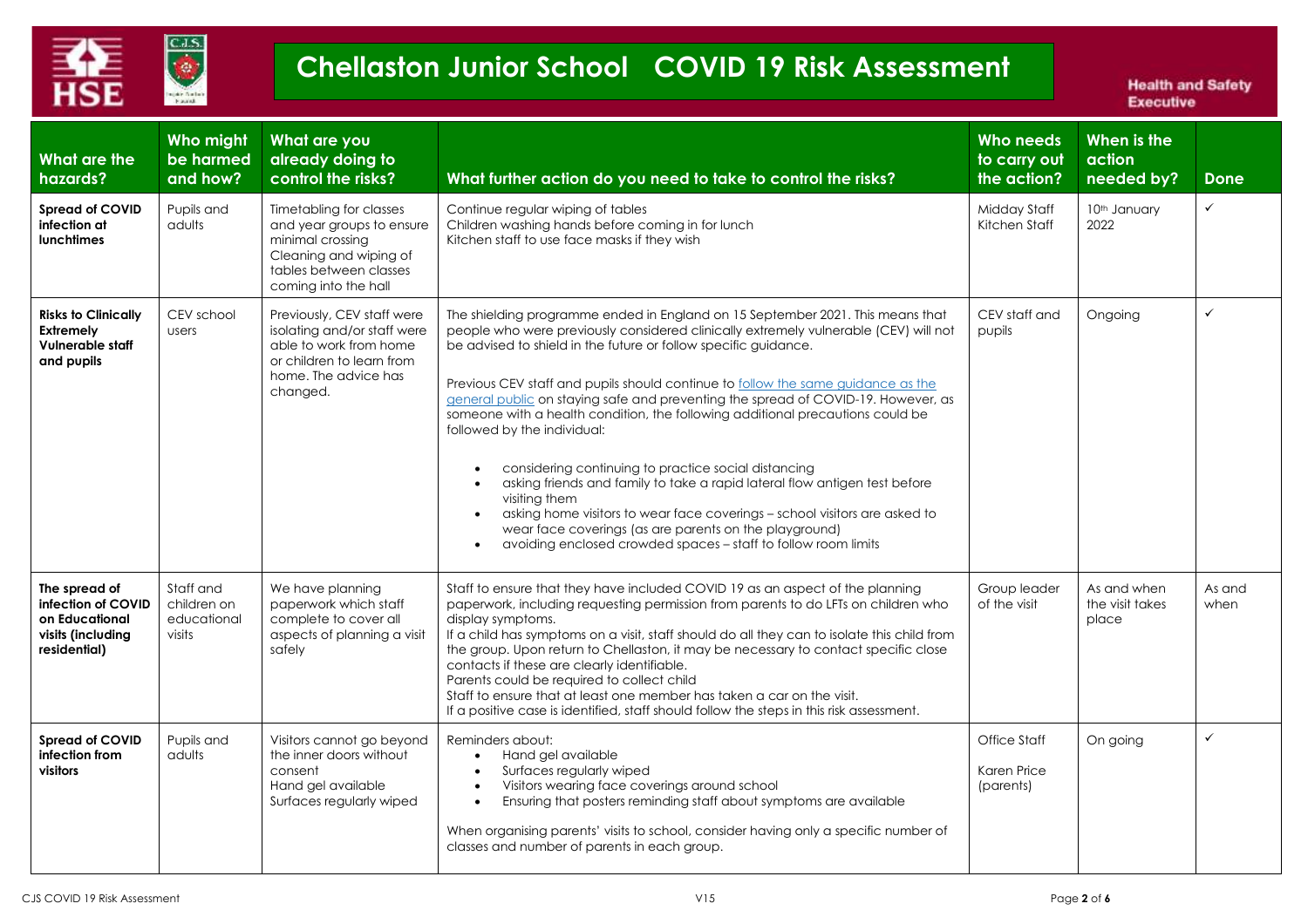

| <b>What are the</b><br>hazards?                                                                   | Who might<br>be harmed<br>and how? | What are you<br>already doing to<br>control the risks?                                                                         | What further action do you need to take to control the risks?                                                                                                                                                                                                                                                                                                                                                                                                                                                                                                                                                                                                                                                                                                                                                                                                                                                                                                                                                                                                                                                                                                                                                                           | Who needs<br>to carry out<br>the action?                                  | When is the<br>action<br>needed by? | <b>Done</b>  |
|---------------------------------------------------------------------------------------------------|------------------------------------|--------------------------------------------------------------------------------------------------------------------------------|-----------------------------------------------------------------------------------------------------------------------------------------------------------------------------------------------------------------------------------------------------------------------------------------------------------------------------------------------------------------------------------------------------------------------------------------------------------------------------------------------------------------------------------------------------------------------------------------------------------------------------------------------------------------------------------------------------------------------------------------------------------------------------------------------------------------------------------------------------------------------------------------------------------------------------------------------------------------------------------------------------------------------------------------------------------------------------------------------------------------------------------------------------------------------------------------------------------------------------------------|---------------------------------------------------------------------------|-------------------------------------|--------------|
| <b>Spread of COVID</b><br>infection following<br>symptoms                                         | Children and<br>adults             | Have been following step<br>4 advice<br>Need to now follow <b>Plan B</b><br>advice                                             | If you have any of the main symptoms of COVID-19, even if they're mild:<br>Get a PCR test (test that is sent to a lab) to check if you have COVID-19 as soon as<br>possible.<br>Stay at home and do not have visitors (self-isolate) until you get your test result - only<br>leave your home to have a test. Check if people you live with need to self-isolate.<br>In school and to parents, reiterate the following crucial control measures:<br>Ensure good hygiene for everyone.<br>Maintain appropriate cleaning regimes.<br>$\bullet$<br>Keep occupied spaces well ventilated (see CO2 note above).<br>$\bullet$<br>Follow public health advice on testing, self-isolation and managing<br>confirmed cases of COVID-19.<br>Pupils, staff and other adults should follow public health advice on when to self-<br>isolate and what to do. They should not come into school if they have symptoms,<br>have had a positive test result or other reasons requiring them to stay at home due to<br>the risk of them passing on COVID-19 (for example, they are required to quarantine).<br>If anyone in our school develops COVID-19 symptoms, however mild, we should send<br>them home and they should follow public health advice. | Outbreak<br>team (AS, KP,<br>KD and NB),<br>teachers and<br>support staff | 10th January<br>2022 and<br>ongoing | $\checkmark$ |
| <b>Spread of COVID</b><br>infection following<br>a positive Lateral<br>Flow (without<br>symptoms) | Children and<br>adults             | Currently, people are<br>expected to get a<br>confirmatory PCR test<br>after a positive lateral flow<br>(and to await results) | From 11 January in England, people who receive positive lateral flow device (LFD)<br>test results for coronavirus (COVID-19) will be required to self-isolate immediately and<br>won't be required to take a confirmatory PCR test.<br>This is a temporary measure while COVID-19 rates remain high across the UK. Whilst<br>levels of COVID-19 are high, the vast majority of people with positive LFD results can<br>be confident that they have COVID-19.<br>Lateral flow tests are taken by people who do not have COVID-19 symptoms.<br>Anyone who develops 1 of the 3 main COVID-19 symptoms should stay at home and<br>self-isolate and take a PCR test. They must self-isolate if they get a positive test result,<br>even if they have had a recent negative lateral flow test - these rules have not<br>changed.<br>Under this new approach, anyone who receives a positive LFD test result<br>should report their result on GOV.UK and must self-isolate immediately but will not<br>need to take a follow-up PCR test.                                                                                                                                                                                                      | Anyone testing<br>positive on a<br><b>LFD</b>                             | From 11th<br>January 2022           | $\checkmark$ |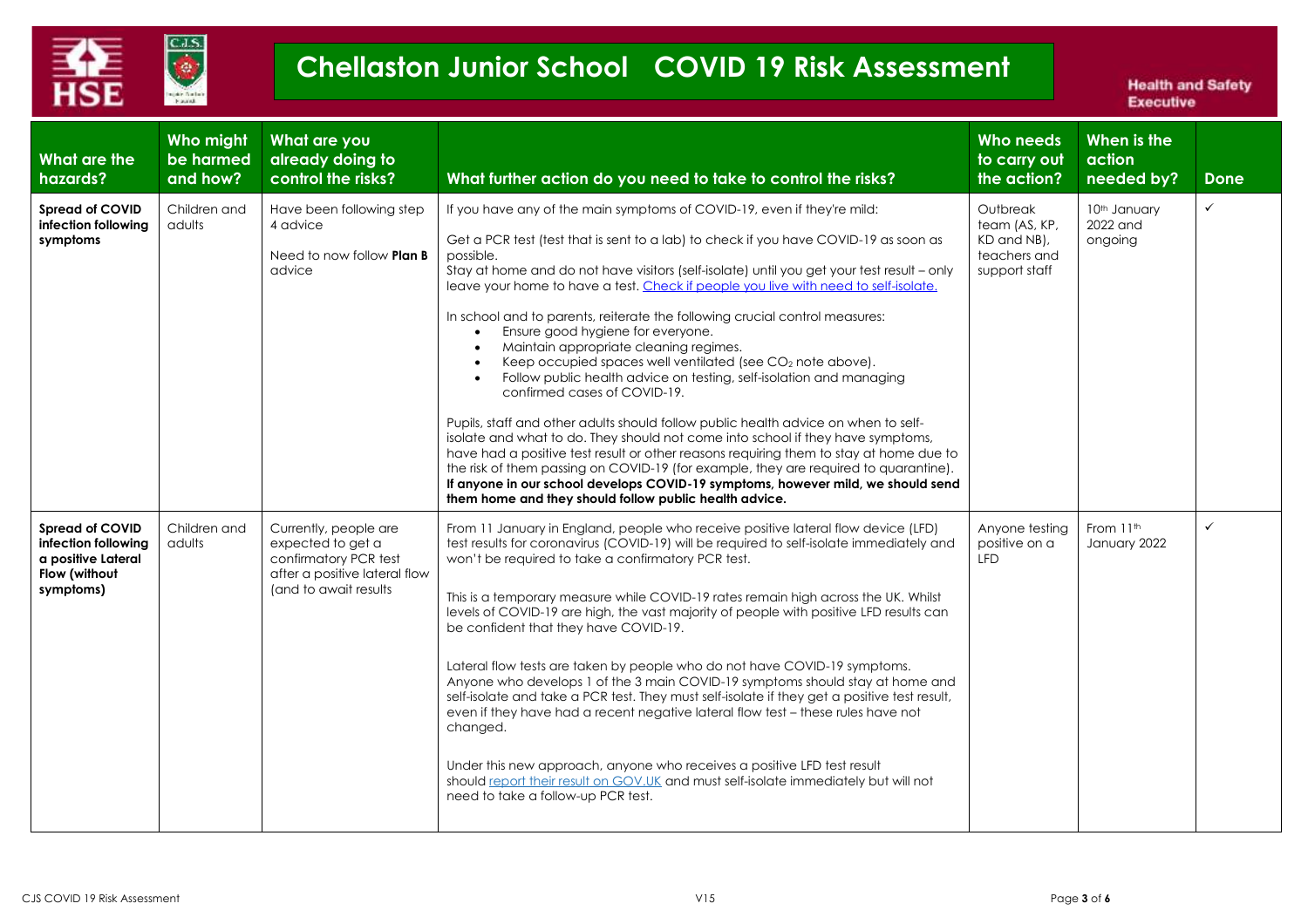

| What are the<br>hazards?                                         | Who might<br>be harmed<br>and how? | What are you<br>already doing to<br>control the risks?                             | What further action do you need to take to control the risks?                                                                                                                                                                                                                                                                                                                                                                                                                                                                                                                                                                                                                                                                                                                                                                                                                                                                                                                                                                                                                                                                                                                                                                                                                                                                                                                                                                                                                             | Who needs<br>to carry out<br>the action?     | When is the<br>action<br>needed by? | Done         |
|------------------------------------------------------------------|------------------------------------|------------------------------------------------------------------------------------|-------------------------------------------------------------------------------------------------------------------------------------------------------------------------------------------------------------------------------------------------------------------------------------------------------------------------------------------------------------------------------------------------------------------------------------------------------------------------------------------------------------------------------------------------------------------------------------------------------------------------------------------------------------------------------------------------------------------------------------------------------------------------------------------------------------------------------------------------------------------------------------------------------------------------------------------------------------------------------------------------------------------------------------------------------------------------------------------------------------------------------------------------------------------------------------------------------------------------------------------------------------------------------------------------------------------------------------------------------------------------------------------------------------------------------------------------------------------------------------------|----------------------------------------------|-------------------------------------|--------------|
| <b>Spread of COVID</b><br>infection following<br>a positive case | Children and<br>adults             | Have been following step<br>4 advice<br>Need to now follow <b>Plan B</b><br>advice | Head teacher to ensure regular updates to parents about the school's approach to<br>positive cases<br>Schools not expected to contact trace<br>See above<br>Refer to Outbreak management plan in the following circumstances:<br>Whichever of these thresholds is reached first:<br>5 children, pupils, students or staff, who are likely to have mixed closely, test<br>positive for COVID-19 within a 10-day period; or<br>10% of children, pupils, students or staff who are likely to have mixed closely<br>test positive for COVID-19 within a 10-day period<br>Record keeping (KD)<br>Attendance registers (KC, JD)<br>In the case of staff members (NB)<br>Close contacts<br>From 14 December 2021, adults who are fully vaccinated and all children and young<br>people aged between 5 and 18 years and 6 months identified as a contact of<br>someone with COVID-19 are strongly advised to take a LFD test every day for 7 days<br>and continue to attend their setting as normal, unless they have a positive test result.<br>Daily testing of close contacts applies to all contacts who are:<br>fully vaccinated adults – people who have had 2 doses of an approved<br>vaccine<br>all children and young people aged 5 to 18 years and 6 months, regardless<br>of their vaccination status<br>people who are not able to get vaccinated for medical reasons<br>$\bullet$<br>people taking part, or have taken part, in an approved clinical trial for a<br>COVID-19 vaccine | Alex Smythe<br>Karen Price<br>Kathy Daintith | $6th$ Sept 2021<br>and ongoing      | $\checkmark$ |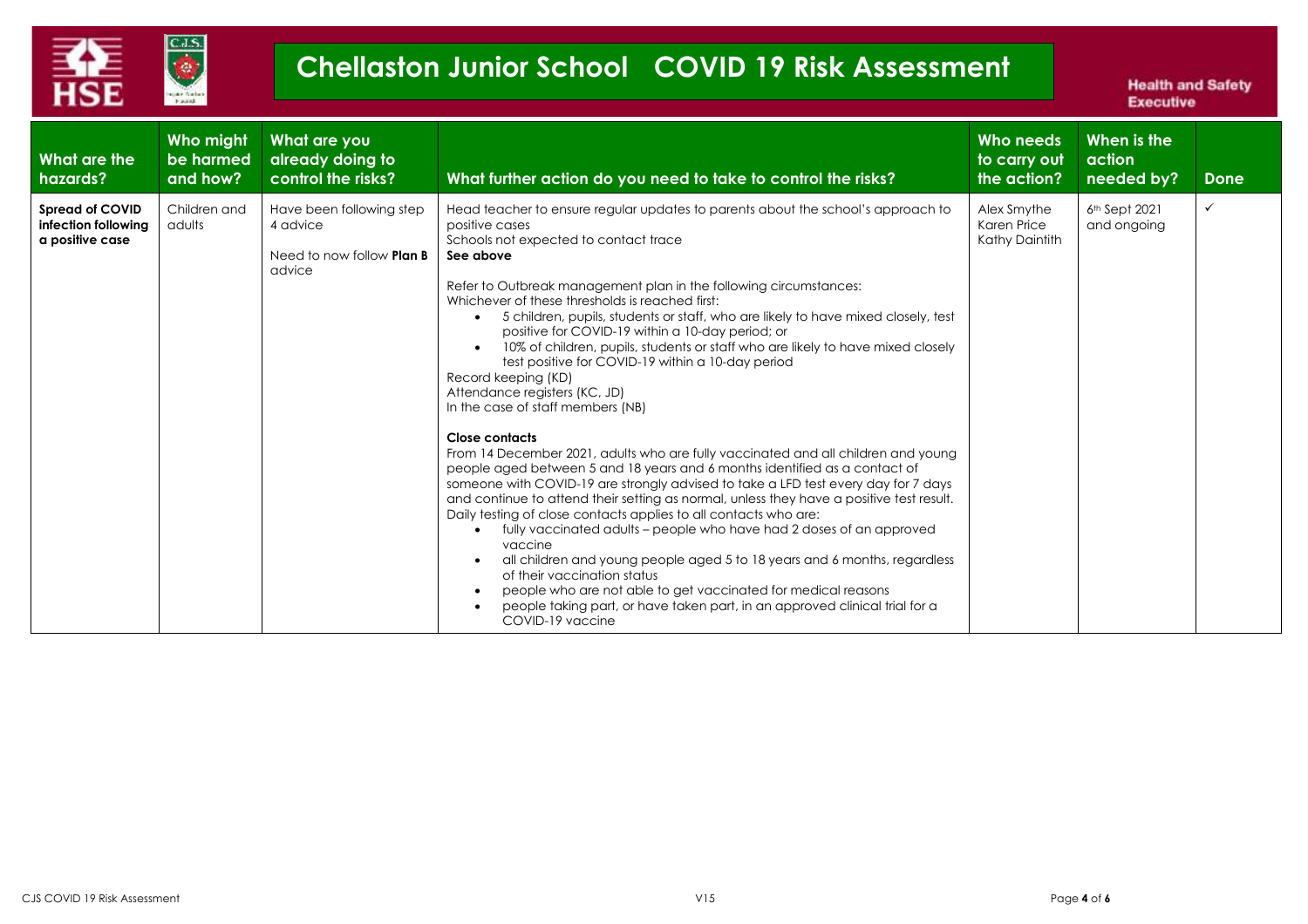

| What are the<br>hazards?                                                                                                | Who might<br>be harmed<br>and how?                                           | What are you<br>already doing to<br>control the risks?                                                                                                                                                                                                                                                                                   | What further action do you need to take to control the risks?                                                                                                                                                                                                                                                                                                                                                                                                                                                                                                                                                                                                                                                                                                                                                                                                                                                                                                                                                                                                                                                                                                                                                                                                                                                                                                                                     | Who needs<br>to carry out<br>the action?      | When is the<br>action<br>needed by? | Done         |
|-------------------------------------------------------------------------------------------------------------------------|------------------------------------------------------------------------------|------------------------------------------------------------------------------------------------------------------------------------------------------------------------------------------------------------------------------------------------------------------------------------------------------------------------------------------|---------------------------------------------------------------------------------------------------------------------------------------------------------------------------------------------------------------------------------------------------------------------------------------------------------------------------------------------------------------------------------------------------------------------------------------------------------------------------------------------------------------------------------------------------------------------------------------------------------------------------------------------------------------------------------------------------------------------------------------------------------------------------------------------------------------------------------------------------------------------------------------------------------------------------------------------------------------------------------------------------------------------------------------------------------------------------------------------------------------------------------------------------------------------------------------------------------------------------------------------------------------------------------------------------------------------------------------------------------------------------------------------------|-----------------------------------------------|-------------------------------------|--------------|
| <b>Spread of COVID</b><br>infection at the<br><b>Zone</b>                                                               | Children and<br>adults<br><i>(including</i><br>pupils from<br>other schools) | Following the previous risk<br>assessment and the<br>government advice at<br>https://www.gov.uk/government/p<br>ublications/protective-measures-<br>for-holiday-or-after-school-clubs-<br>and-other-out-of-school-settings-<br>for-children-during-the-coronavirus-<br>covid-19-outbreak/covid-19-<br>actions-for-out-of-school-settings | Maintain the following:<br>If anyone in the Zone develops COVID-19 symptoms, however mild, we should send<br>them home and they should follow public health advice. Sarah Woolley to ensure<br>that the relevant school is informed as appropriate.<br>Reiterate, to all staff, the following crucial control measures:<br>Ensure good hygiene for everyone.<br>Maintain appropriate cleaning regimes.<br>٠<br>Keep occupied spaces well ventilated (use top windows if possible so that a<br>$\bullet$<br>breeze isn't blowing directly on children/adults); see also government<br>advice on the first page of the risk assessment.<br>Follow public health advice on testing, self-isolation and managing<br>confirmed cases of COVID-19.<br>Follow the school outbreak management plan in consultation with the Head /<br>Deputy Head in the event of an outbreak in the following circumstances:<br>• 10% of children, pupils, students or staff who are likely to have mixed closely<br>test positive for COVID-19 within a 10-day period<br>Staff to be encouraged to continue to use twice-weekly asymptomatic testing (e,g,<br>LFT)<br>Parental attendance<br>It is no longer advised that providers limit the attendance of parents and carers at<br>sessions<br>Visits<br>All visits must be planned using the agreed planning paperwork (including trip<br>specific risk assessments) | <b>Sarah Woolley</b><br>and all Zone<br>Staff | From 10th<br>January 2022           | $\checkmark$ |
| Refusal from a<br>parent for a pupil<br>to self-isolate<br>despite public<br>health advice<br>suggesting they<br>should | Children and<br>adults                                                       | Positive and clear<br>communication with<br>parents                                                                                                                                                                                                                                                                                      | In most cases, parents and carers will agree that a pupil with symptoms should not<br>attend the school, given the potential risk to others.<br>If a parent or carer insists on a pupil attending our school, AS and/or KP to<br>speak directly with the parent.<br>We can take the decision to refuse the pupil if, in your reasonable<br>judgement, it is necessary to protect other pupils and staff from possible<br><b>infection with COVID-19.</b> Our decision would be carefully considered in light<br>of all the circumstances and current public health advice.                                                                                                                                                                                                                                                                                                                                                                                                                                                                                                                                                                                                                                                                                                                                                                                                                        | Alex Smythe<br>and Karen<br>Price             | From 10th<br>January 2022           | $\checkmark$ |